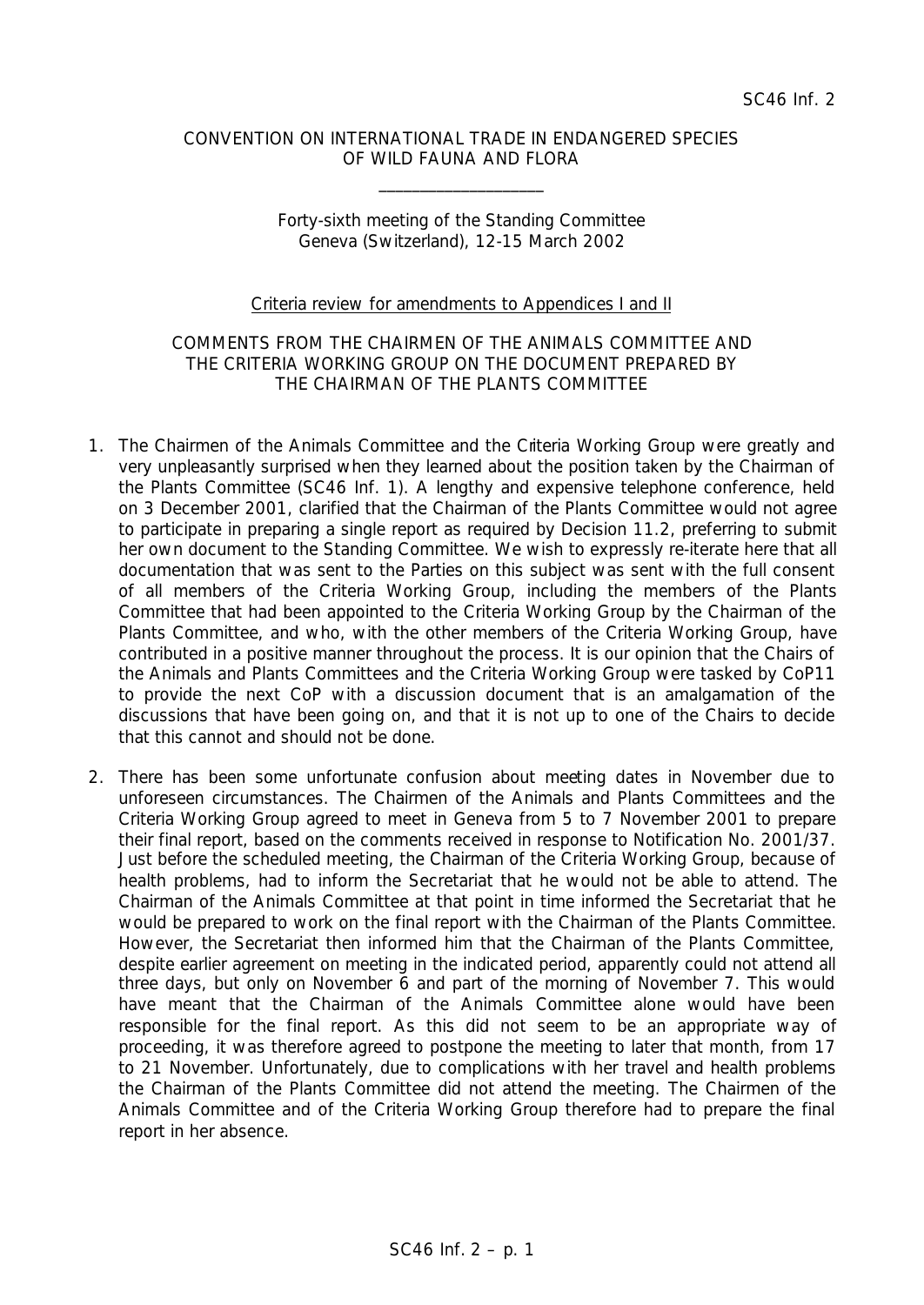- 3. The Chairmen of the Animals Committee and the Criteria Working Group strongly disagree with many of the comments made by the Chairman of the Plants Committee for the following reasons.
- 4. At its first meeting (at which the Chairman of the Plants Committee was not present), the Criteria Working Group was unable to fully address the definitions in Annex 5 of Resolution Conf. 9.24. One important reason for this was that the Animals and Plants Committees needed first to meet jointly to consider the proposed amendments to the preambular text and operative parts (including other annexes) of Resolution Conf. 9.24 and the comments received from the Parties after the first round of consultations, before the Group could determine which aspects of the criteria would require new or amended definitions. At that joint meeting, the Technical Committees agreed that a second meeting of the Criteria Working Group should be held to prepare the definitions and that these recommendations should be attached to the first report of the Chairs. It should be noted that the Technical Committees did not request a formal separate consultation on Annex 5 amendments. The suggestion by Belgium (on behalf of the EU) and by the Chairman of the Plants Committee that the Animals and Plants Committees should have had the possibility to evaluate the proposed text in Annex 5 is a misunderstanding of the amended protocol agreed at the joint meeting of the Technical Committees. Furthermore, neither of the Technical Committees felt it necessary to include a discussion of Annex 5 in their agenda for their respective meetings in August and September of 2001, which would have allowed their comments to be taken into account by the Chairmen when preparing their final report.
- 5. Although there were relatively few species assessments available for fauna at the commencement of the review, extensive assessments for plants had been made. These science-based assessments, in particular the ones for timber species that were endorsed by the Plants Committee, indicated that, in contrast to the biological criteria established for Appendix I, the current criteria for the inclusion of taxa in Appendix II were not clear and not easy to implement. Similar concerns were expressed by the FAO Secretariat who argued that Appendix II criteria were so broad that any commercial fish stock could be listed on CITES under those criteria. The concerns of FAO were considered important by the Parties and this was reflected in the unanimous decision of Parties to include FAO as an organisation in the CWG, giving them the opportunity to detail their concerns and possible solutions to the representatives of the AC and the PC that had been appointed to CWG by the Chairman of AC and PC. Difficulties with using the criteria for Appendix II were also demonstrated when applying these to all proposals for amending the Appendices at the 10th and 11th meetings of the Conference of the Parties. The Criteria Working Group, at its first meeting, therefore correctly addressed this issue under Paragraph 10 of their mandate in Decision 11.2 (Annex 2). Regrettably, the Chairman of the Plants Committee has chosen to ignore this mandate, and the numerous assessments of the Plants Committee, in her document to the Standing Committee.
- 6. The revised criteria, including Annex 5 of Resolution Conf. 9.24, take into account the concerns of FAO and some like-minded Parties that the present language of Resolution Conf. 9.24 allows the unwarranted inclusion in Appendix II of marine species subject to large scale fisheries management, where the continued existence of the species is not threatened, because exploitation is managed at a sustainable level.
- 7. The comments on a possible weakening of the precautionary principle have clearly been noted and the Chairmen of the Animals Committee and the Criteria Working Group believe that they have fully addressed these concerns in the newly proposed text in Annex 3 to document SC46 Doc.13.